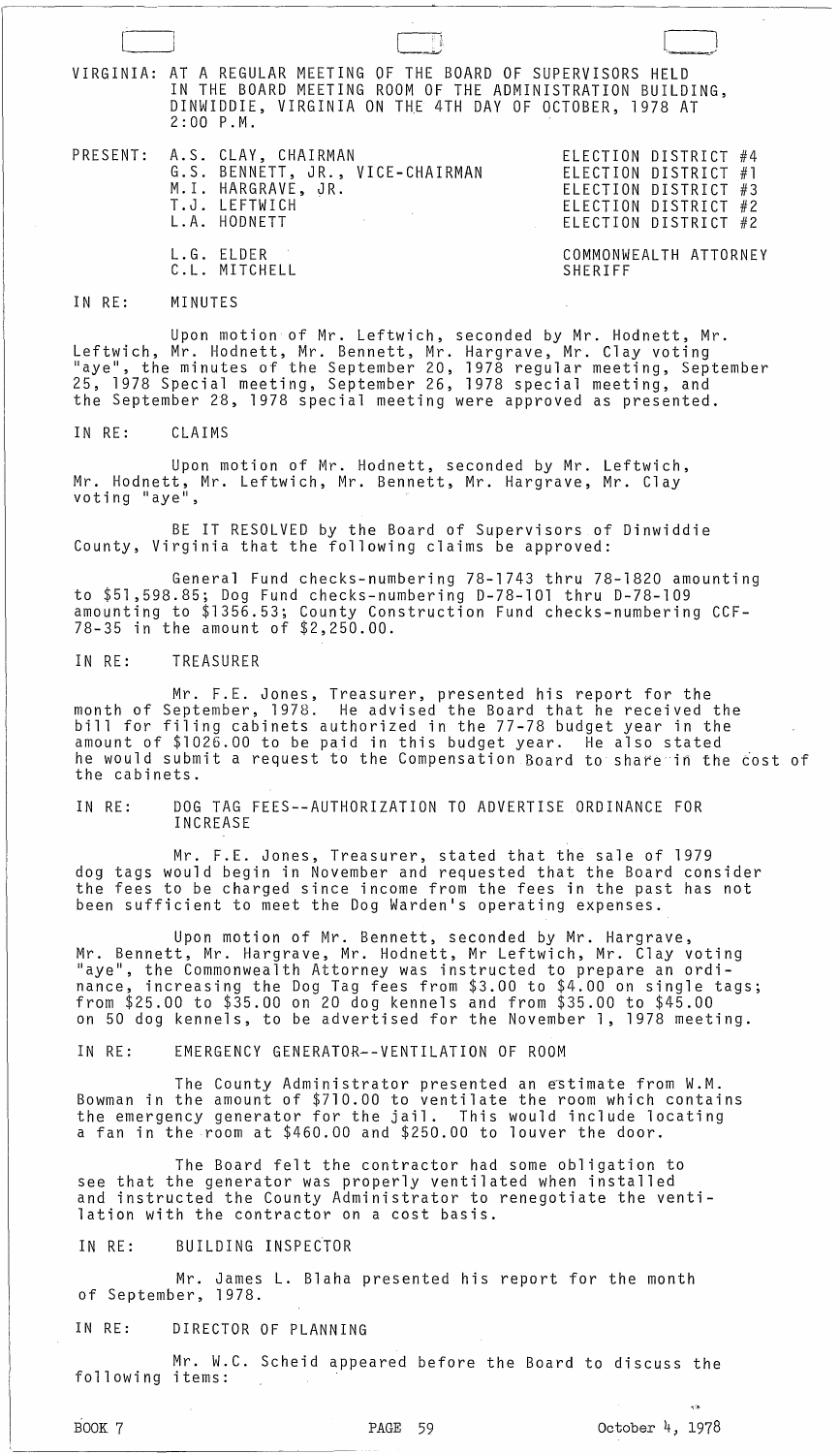- A. Flood Insurance Program Mr. Scheid distributed material for the Board's review related to a flood plain ordinance to be introduced at a later date.
- B. Comprehensive Land Use Meetings Mr. Scheid distributed copies of the Planning Commission minutes on these meetings for the Board's review.
- C. Vacant Lot Ordinance Mr. Scheid distributed copies of Vacant Lot Ordinances existing in the cities of Petersburg and Hopewell and the County of Chesterfield and discussed information he had gathered during conversations with these localities as to the effectiveness of their programs. After a general discussion, no action was taken by the Board.

IN RE: DIRECTOR OF SOCIAL SERVICES

Mrs. King B. Talley introduced Ms. Jacqueline James, a Planning Technician, who will be working with her department under the CETA program.

IN RE: SUPERINTENDENT OF SCHOOLS

Dr. Richard **L.** Vaughn appeared before the Board to remind them of the trip to tour the schools on Thursday and to find out those that would be present for lunch.

IN RE: WATER AUTHORITY--DISCUSSION OF FEES FOR FIRE PLUGS

Mr. John Clements, Chairman and Mr. Robert Ritchie, Director of the Dinwiddie County Water Authority, appeared before the Board to discuss the rental fee to be charged to the County for the fire plugs installed in the Northern end of the County.

Mr. Clements stated that 50 plugs have been installed at a cost of \$978.79 each. He stated that the Water Authority's proposal for the County's fee is \$200 per hydrant per year. He further stated that this fee would help the cost of water and sewer to be borne by the citizens in the Northern end of the County by contributing to the retirement of the debt of the project.

Mr. Bennett and Mr. Hargrave stated that they felt a rental fee should be related to the cost of the plugs returnable at a rate comparable to the rate of the project loan. The project loan with FHA is 5% for 40 years. Mr. Hargrave requested information that would show the annual cost of returning the money for the installation of the fire plugs at a rate comparable to the return of the water and sewer project loan.

Upon motion of Mr. Leftwich, seconded by Mr. Hodnett, Mr. Leftwich, Mr. Hodnett, Mr. Hargrave, Mr. Bennett, Mr. Clay voting "aye", a decision on the rental fee for fire plugs in the Northern end of the County was postponed until the October 18, 1978 meeting.

IN RE: WATER AUTHORITY--WATER AND SEWER CONNECTION INSPECTIONS

Mr. John Clements advised the Board that Mr. Oscar Moon would be looking for any changes made inside the homes to connect to the public water and sewer lines during his connection inspections and would make the Building Inspector aware of these. Mr. Clements further stated that if this extra work became great enough to require additional compensation, the Water Authority would return to the Board to request assistance for this service.

IN RE: RENOVATION OF COURTHOUSE--EXPLANATION OF COSTS EXCEEDING THE CONTRACT

Mr. Leon Boisseau presented to the Board a detailed list of expenditures which exceed the amount stated in the original contract for the renovation of the Courthouse for their review.

Upon motion of Mr. Hargrave, seconded by Mr. Hodnett, Mr. Hargrave, Mr. Hodnett, Mr. Bennett, Mr. Leftwich, Mr. Clay voting "aye", the County Administrator was instructed to compare the list of extra expenditures with the requirements of the contract and resolve the

 $\bigcap_{n=1}$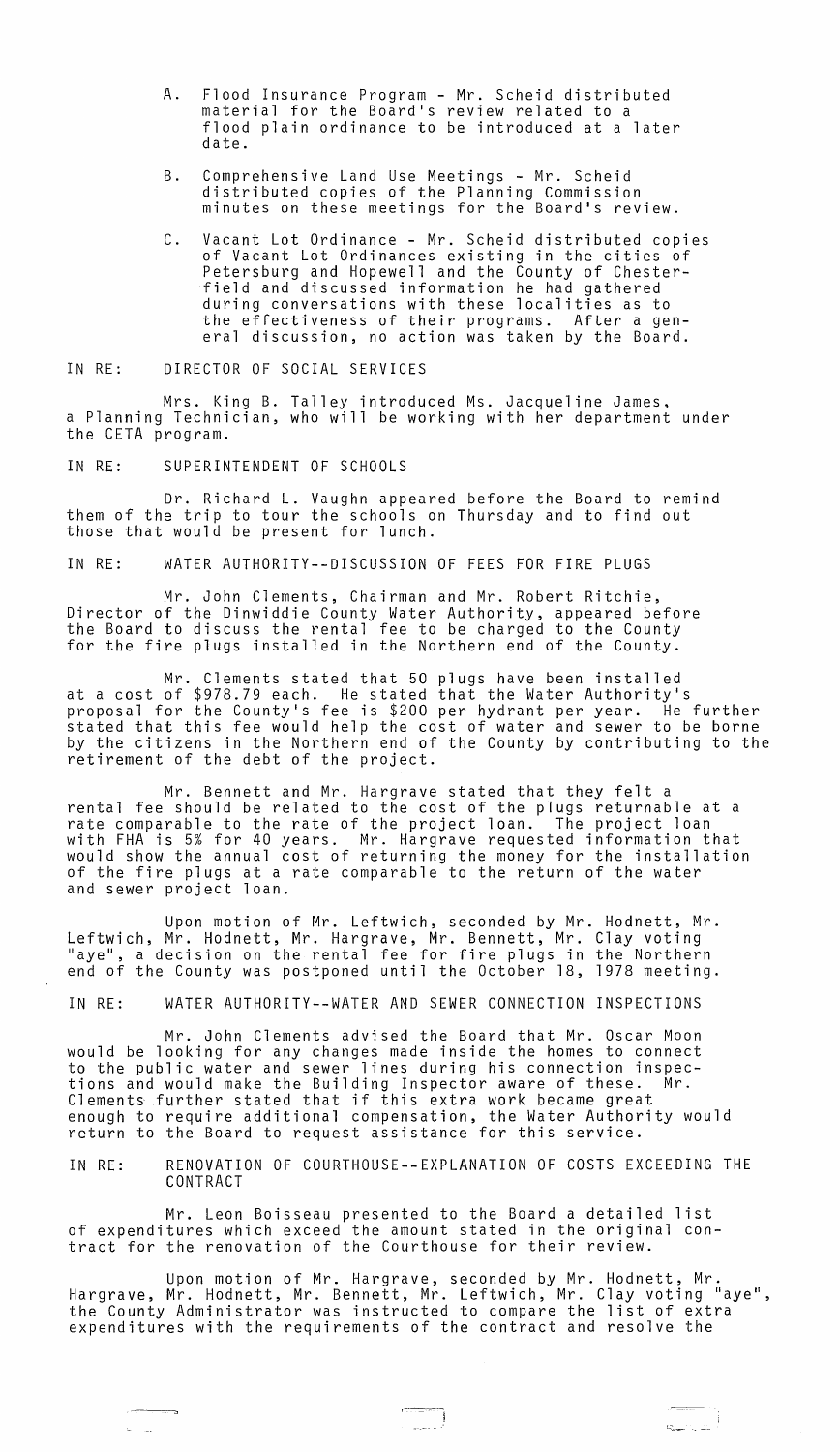changes made, with the assistance of the Commonwealth Attorney and those individuals involved, to present for the Board's consideration.

 $\Box$ 

 $\Box$ 

IN RE: VIRGINIA DEPARTMENT OF HIGHWAYS & TRANSPORTATION

Mr. B.C. Medlock, Assistant Resident Engineer, VDH&T, appeared before the Board to answer any questions they might have.

He presented a report from the Roadviewers who met on Tuesday, October 3, 1978 to view West Street. He stated that 'the Browder Road was complete and the Mamie Q. Mitchell road would be next on the priority list of rural additions.

IN RE: JOHNSONGRASS CONTROL PROGRAM

Mr. George Board appeared before the Board to advise them that Dinwiddie has been selected by the Department of Agriculture as a pilot county in the program to eradicate Johnsongrass and explain what their participation would involve. Dinwiddie County agreed to apply to participate in the program at the Board's May 17, 1978 meeting.

The program would last three years and would involve a maximum of \$5,000 cash contribution each year. The State would match this amount. The money would involve hiring a part-time person to coordinate the program and the purchase of necessary chemicals to be used. A Committee would also be set up to monitor the program. Mr. Board estimated that the cost could be divided among the farmers at approximately \$50.00 each. Mr. Board also stated that most of the farmers he had contacted felt the program was greatly needed. An ordinance must also be adopted to enforce the Johnsongrass Control Program. Mr. Bennett stated that he would like to hear the comments from a public hearing on the ordinance before making a decision.

Upon motion of Mr. Bennett, seconded by Mr. Hodnett, Mr. Bennett, Mr. Bennett, Mr. Hodnett, Mr. Leftwich, Mr. Hargrave, Mr. Clay-voting "aye", the County Attorney was instructed to prepare a Johnsongrass Control ordinance for advertisement for a public<br>hearing to be held November 1, 1978.

IN RE: REGIONAL HOUSING AUTHORITY

At the September 20, 1978 meeting, Mr. Charles Turner presented to the Board a proposal to establish a Regional Housing Authority for the counties in the Crater Planning District to implement and operate needed housing programs in these areas.

The Director of Planning stated at the time that the Planning Commission did not recommend Dinwiddie County's participation in such an Authority. The County Administrator stated that records show that the housing situation in the County has improved over the past few years without the help of this type of body or the County.

Upon motion of Mr. Hargrave, seconded by Mr. Hodnett, Mr. Hargrave, Mr. Hodnett, Mr. Bennett, Mr. Leftwich, Mr. Clay voting "aye",

BE IT RESOLVED that the Board of Supervisors of Dinwiddie County, Virginia desires not to participate in a Regional Housing Authority.

IN RE: LITTER CONTROL GRANT - FY 1979

Upon motion of Mr. Leftwich, seconded by Mr. Hodnett, Mr. Leftwich, Mr. Hodnett, Mr. Bennett, Mr. Hargrave, Mr. Clay voting "aye", the following resolution was adopted:

WHEREAS, the Board of Supervisors of Dinwiddie County, Virginia, recognizes the existence of a litter problem within the boundaries of Dinwiddie County, Virginia; and

WHEREAS, the Virginia Litter Control Act of 1976 provides, through the Department of Conservation and Economic Development, Division of Litter Control, for the allocation of public funds in the form of grants for the purpose of promoting enforcement of anti-litter statutes and ordinances and for the purpose of enhancing local litter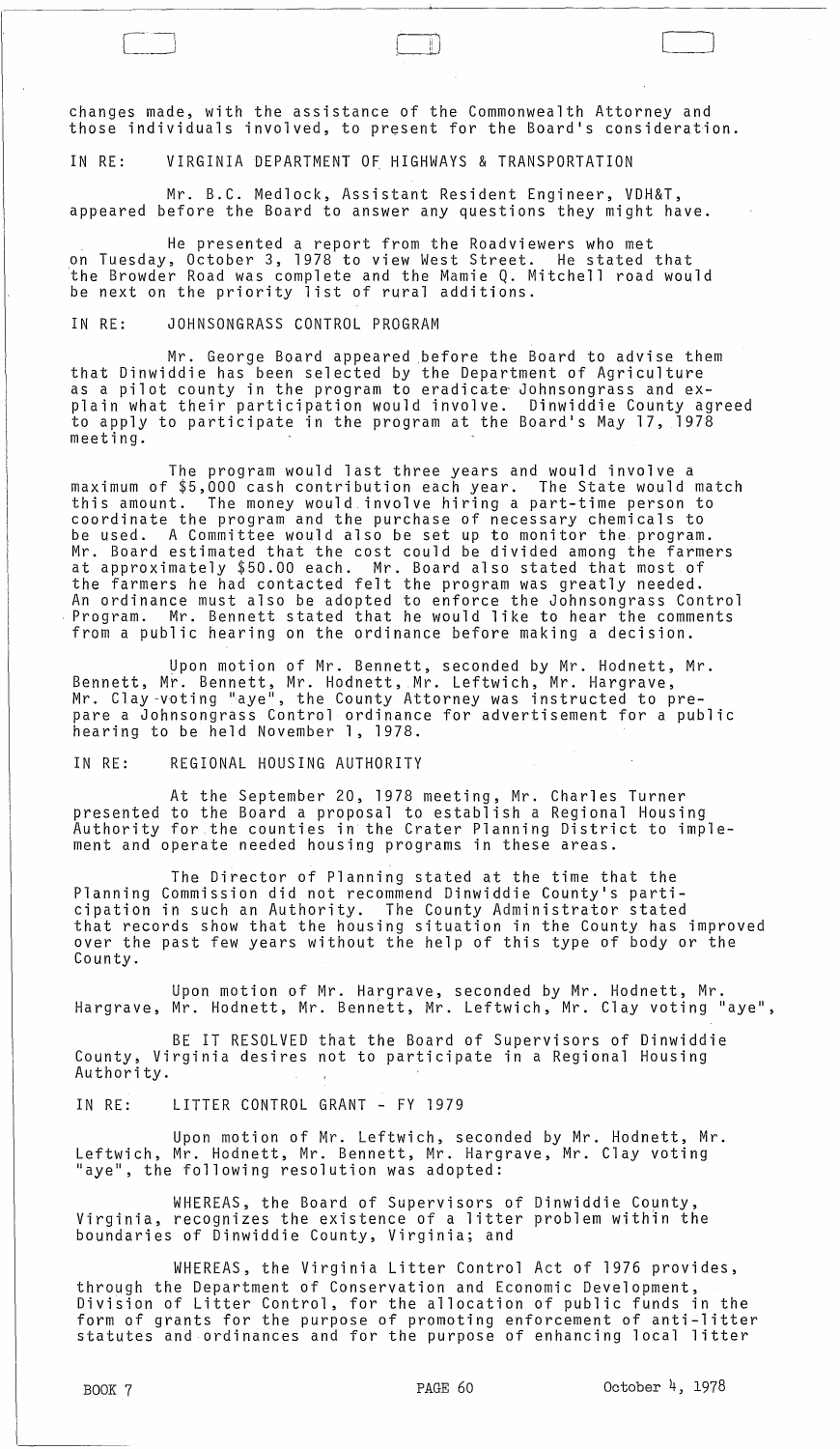control programs; and

WHEREAS, having reviewed and considered the Regulations and the Application covering administration and use of said funds;

NOW THEREFORE BE IT RESOLVED that the Board of Supervisors of Dinwiddie County, Virginia hereby endorses and supports such a program for the County of Dinwiddie; and

BE IT FURTHER RESOLVED that the Board of Supervisors of Dinwiddie County, Virginia hereby authorizes the Department of Sanitation to plan and budget for a coordinated anti-litter program; and

BE IT FURTHER RESOLVED that the Board of Supervisors of Dinwiddie County, Virginia authorizes the County Administrator and/or the Director of Planning to apply for the grant, and to be responsible for the administration, implementation, and completion of the program as it is described in the attached application form LC-G-1; and

BE IT FURTHER RESOLVED that the Board of Supervisors of Dinwiddie County, Virginia hereby requests the Department of Conservation and Economic Development, Division of Litter Control, to consider and approve the application and program, said program being in accord with Regulations governing use and expenditure of said funds.

#### IN RE: FORD VFD PUMPER

 $\cdots \cdots \cdots \cdots$ 

Mr. Maurice Harver, Chief, Ford VFD appeared before the Board at their September 20, 1978 meeting to request assistance in repairing their pumper and/or purchasing a new one for the department. The Board met with the Ford VFD to look at the pumper and agreed that an amount of repair work was needed.

After a brief discussion, Mr. Bennett stated that he would meet with the Ford VFD to discuss the repairs. The County Administrator was then instructed to contact two or three fire truck<br>representatives to review the Ford VFD pumper and the Old Hickory fire truck and present estimates as to what repairs they felt should be made for the Board's consideration.

## IN RE: SOLID WASTE STUDY--PHASE TWO

Mr. Charles Turner, Executive Director, appeared before the Board at their September 20, 1978 to discuss the market criteria and design basis phase of the Tri-Cities resource recovery program and offer the County an opportunity to participate. A decision was postponed at that time.

Upon motion of Mr. Hodnett, seconded by Mr. Hargrave, Mr. Hodnett, Mr. Hargrave, Mr. Bennett, Mr. Leftwich, Mr. Clay<br>voting "aye",

BE IT RESOLVED that the Board of Supervisors of Dinwiddie County, Virginia does not wish to participate in the market criteria and design basis phase of the Tri-Cities resource recovery program.

IN RE: NAMOZINE VFD--DISCUSSION OF PURCHASE OF LAND

After viewing the land in question, approximately six acres where the Namozine VFD is located, several Board members expressed a desire for further information before making a decision on the purchase of the property.

Mr. Hodnett and Mr. Leftwich agreed to talk with the President of the Optimist Club to confirm the proposals offered and to secure a plat of the property to present to the Board at or before the October 18, 1978 meeting.

IN RE: COMMISSIONER OF THE REVENUE--INTRODUCTION OF STATE APPRAISER

Mr. W.E. Bolte appeared before the Board to present Mr. Julio Del Corso, Appraiser for the State Department of Taxation, who will begin the reassessment work in the Northern end of the County the week of October 9, 1978.

أأرب المستحقق والمصابر

 $\sim 10^{11}$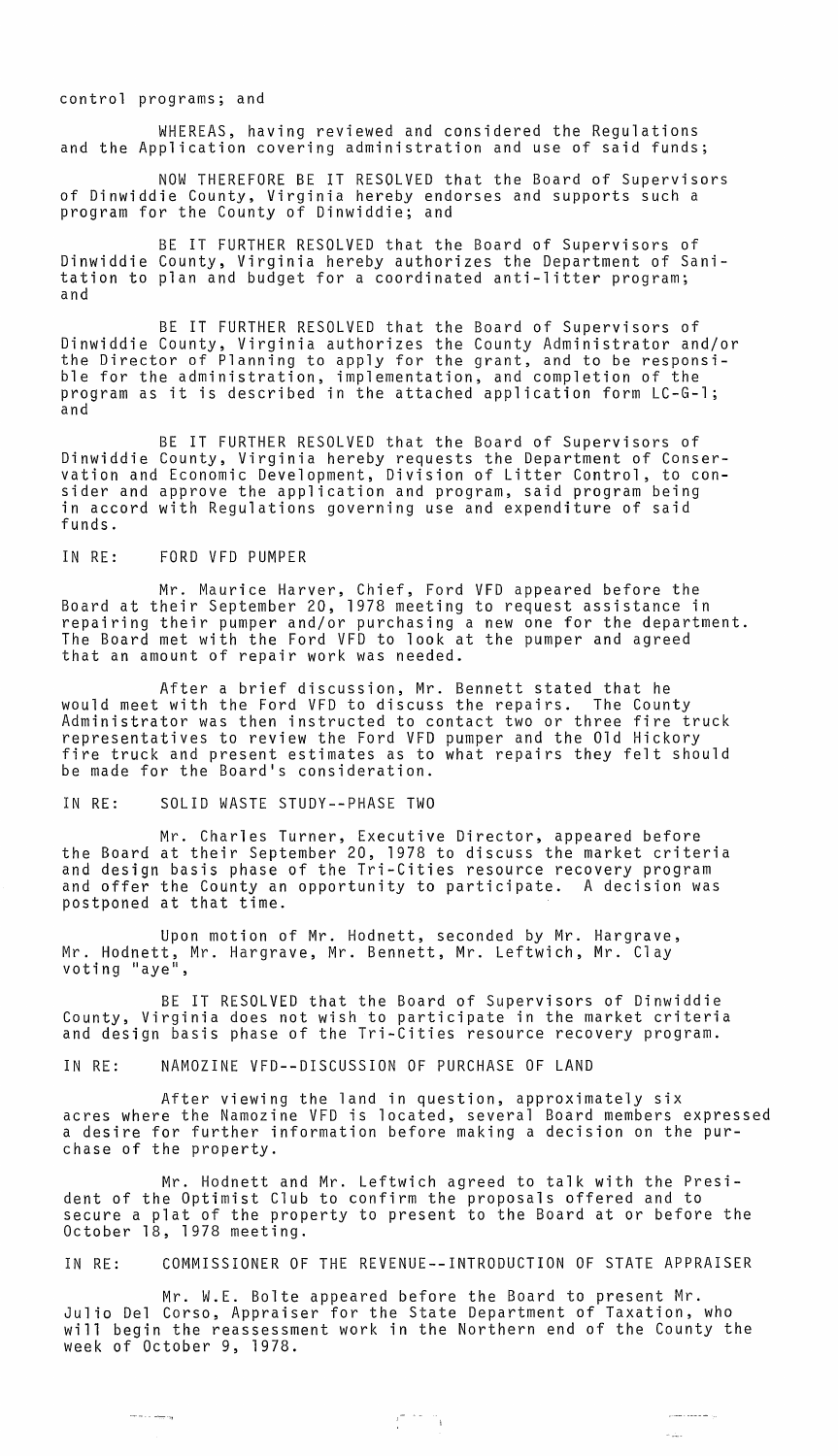Mr. Bolte advised the Board that Mr. Rennie Bridgman had been elected Chairman of the Reassessment Board and Mr. R.V. Lancaster, Vice-Chairman.

,

 $\Box$ 

# IN RE: EXECUTIVE SESSION

Upon motion of Mr. Hodnett, seconded by Mr. Leftwich, Mr. Hodnett, Mr. Leftwich, Mr. Bennett, Mr. Hargrave, Mr. Clay voting "aye", the Board moved into Executive Session at 4:55 P.M. The Board recGnvened into Open Session at 6:00 P.M.

# IN RE: ADJOURNMENT

Upon motion of Mr. Leftwich, seconded by Mr. Hodnett, Mr. Leftwich, Mr. Hodnett, Mr. Hargrave, Mr. Bennett, Mr. Clay voting<br>"aye", the meeting adjourned at 6:00 P.M. Upon motion of Mr. Leftwich, seconded by Mr. Hod, Mr. Hodnett, Mr. Hargrave, Mr. Bennett, Mr. Clay<br>he meeting adjourned at 6:00 P.M.<br>A.S. CLAY, CH<br>W.C. KNOTT

ATTEST:~· KNOTT

]